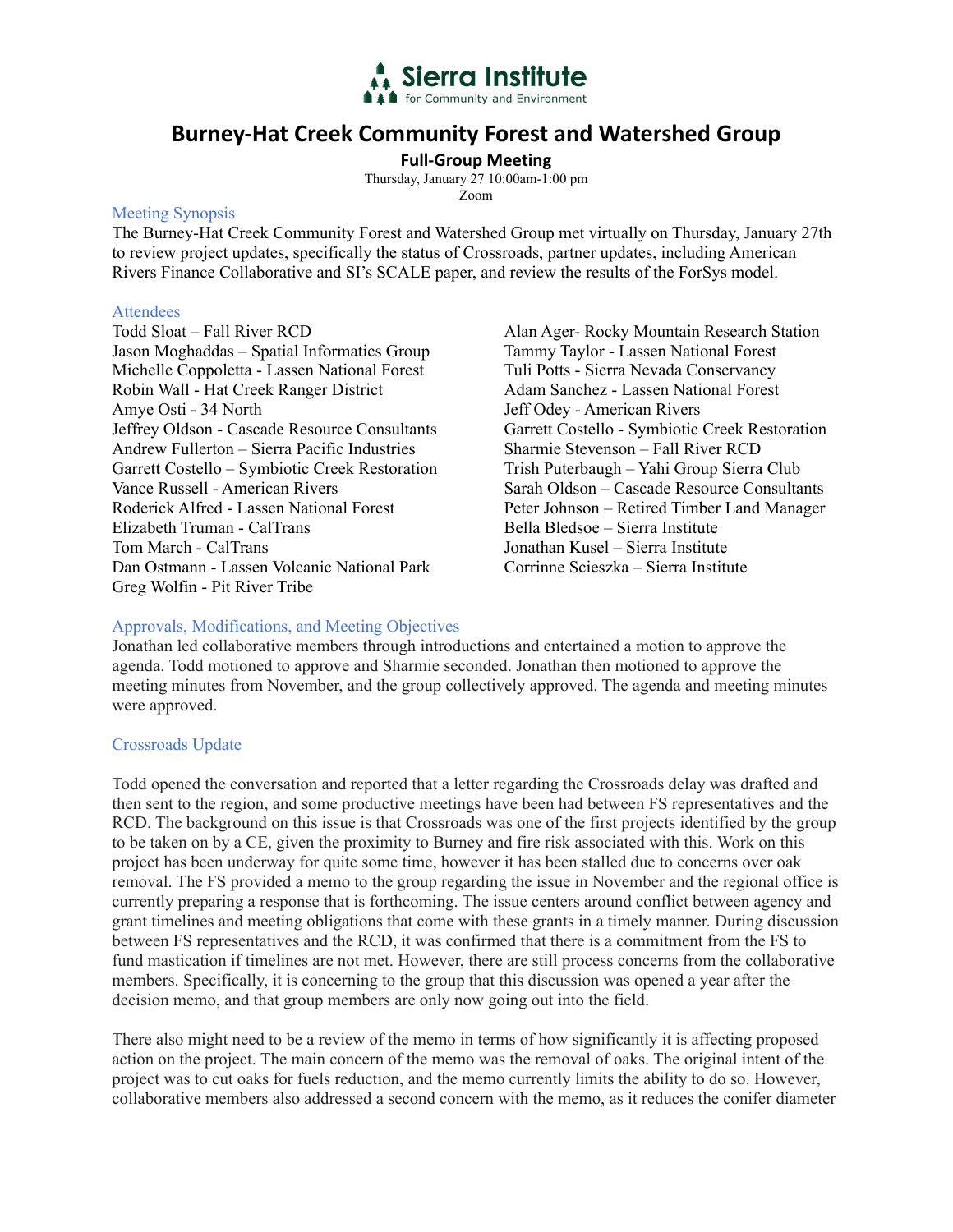limit, reducing the requirement from a 30" to a 24" diameter. Group members commented that, under their understanding, this was not the original purpose of the memo, and there is clarification needed around where this reduction came from. This is specifically of concern because this requirement would be passed over to the Soldier Mountain project. Robin requested a follow up discussion regarding this issue. It was also noted that a field trip for Soldier Mountain should be planned to help clarify some of these problems.

Greg gave some comments on the process issue. Decisions have been made around the ancestral homelands of the tribe, some of which are federal properties, and this necessitates a consultation process. Historically, the tribe has been left out of planning on these sacred sites. Artifacts have been taken and sold, and this has driven concerns of the Pit River tribe, as well as tribes across the United States. At the recent site visit, it was expressed that there is a need for a clear line of communication between the Forest Service and the tribe. In the future, communication needs to be much more clear so that these types of things, such as coming back to a project a year down the line, do not happen. They do have quarterly meetings with the Forest Service, and are working on tracking down bands who made these comments on the project before the next meeting. Greg, as a representative of the tribe, can make recommendations and provide information, but decisions have to come from the tribe as a whole. He will be taking information and recommendations from the recent site visit back to the tribe and engagement with the FS will go from there.

Jonathan asked if agreement from the tribe could result in a modified memo. Robin responded that she cannot speak for the Forest Supervisor, and therefore cannot give a definitive answer. Trish asked if there was concern regarding receiving bids on the new project. Andrew responded that it is hard to tell, but whether or not somebody will bid on a project shouldn't stop the Forest Service from putting projects out there and doing what is best for WUI areas. There were 3 or 4 bidders last time, and it is hard to imagine that there wouldn't be this time, but there is no guarantee. Roderick added that he doesn't foresee it not selling.

Jonathan provided some summary comments. The group will look forward to hearing from the Pit River tribe and their deliberations on what is important on site. Secondly, the diameter reduction in the memo is problematic to the project's needs, and the group hopes that there will be consideration and reconsideration as this moves forward. They are appreciative of the agency's commitment to make sure this happens, but want to make sure that what does happen is efficient. Finally, they want to be careful about adopting limits that can constrain activities that are determined to be needed- i.e., reducing risk of catastrophic fire, WUI concerns, etc.

# Other Project Updates

Tammy provided an update on some FS projects.

- **Badger**: There was a meeting regarding the Badger project, in which her team determined that they would be in favor of splitting the project and incorporating a green component in addition to salvage.
- **Plum**: went ahead and did marks for this project. Their hydrologist determined that the project is way above threshold in certain areas (137%). They are working on what they can do, including breaking it out in different pieces, setting a new threshold, and working out a map, and will have a meeting to discuss these things.
- **Hat Creek Recreation Enhancement**: went through scoping comments, all of which were in support of the project, with a few enhancements to be done. PCTA had the most comments, but a meeting is scheduled to sit down and work together on language.
- **Backbone**: issues were identified with wildlife. Habitat management areas will be made larger for martin and fisher populations. They are trying to discuss what they can do and what they need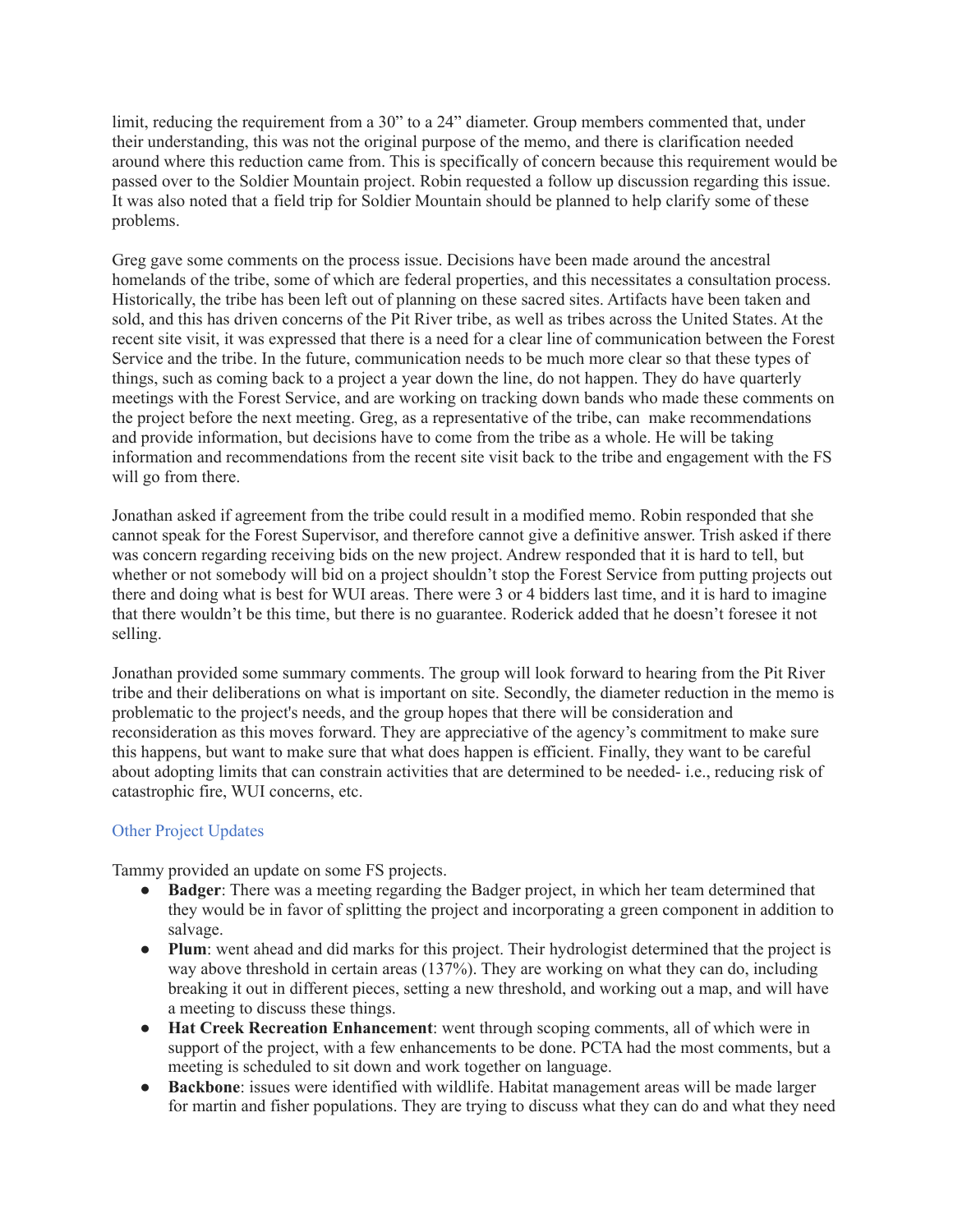to do, given that this area is known to be primed and ready for fire and adjacent to WUI areas. The Dixie fire, however, has created issues with habitat connectivity, and there are discussions that need to happen regarding how best to balance wildlife and fuels reduction concerns.

Todd gave an update on some CCI projects.

- **Manzanita Chutes**: Phase 1 is scheduled to be implemented this year. Phase 2 is in the planning stage, and this is the same for **Whittington**.
- **Bald and Eiler**: ongoing targeting for 2025.
- **Thousand Springs:** waiting on an appraisal/road package from the Forest.
- **Soldier Mountain:** botanist is reviewing some information. However, this project connects to the oak removal issue of Crossroads. They are looking at the prescription and are hoping for a field visit with Greg W. to look at proposed treatments. It will be ready for bid roughly in April. Partners would love to learn how to start helping with road packages.

# American Rivers

Jeff Odey and Vance Russell presented on behalf of American Rivers and their work together on connecting collaborative projects to funding. Jeff is interested in headwaters treatments, including forest health. He focuses on urban water and funding and financing for projects and has partnered with Vance to learn more about forests. He and Vance are funded by a DWR TA assistance grant funded through the Yuba water agency. Their goal is to work through Sharmie and Todd to figure out a process and help the collaborative figure out sources of funding and support. They have roughly a six month process in mind to help them work through what is out there and what best meets the BHC group's needs. There are options to leverage federal funding and private investment.

They are inviting feedback on the best way to engage with the group and discuss these things. Todd commented that a subgroup might be a good path forward on this.

# Partner Updates

SNC (Tuli): There will be funding opportunities available this summer including 25 million for wildfire and forest resilience planning and implementation work. They will hopefully be able to fund land conservation and recreation and tourism programs.

Pit River Tribe (Greg): They are looking to collaborate with the US Fish and Wildlife Service on porcupine studies for conservation projects coming down the pipes.

Lassen National Park (Dan): They have secured agency funding for the NW Gateway Forest Restoration Phase 2. There are approximately 850 acres of thinning at the north end of the park. They are looking to have a contract awarded in spring/summer with work starting as early as September.

SI: Sierra Institute is releasing a new paper consisting of recommendations to the State on building collaborative capacity and funding streams. The paper is being distributed throughout the SCALE network, and outreach efforts are underway with key state and legislative officials. SI also received approval to reallocate grant funding from SNC to build a sawmill at their Crescent Mills wood campus site. The sawmill will provide a needed outlet for salvage material coming off of the Dixie fire burn scar.

Spatial Informatics Group (Jason): They are working on a new project that involves mapping all projects in the pipeline for NEPA/CEQA across all ownerships, with the idea of making this dataset public to everyone.